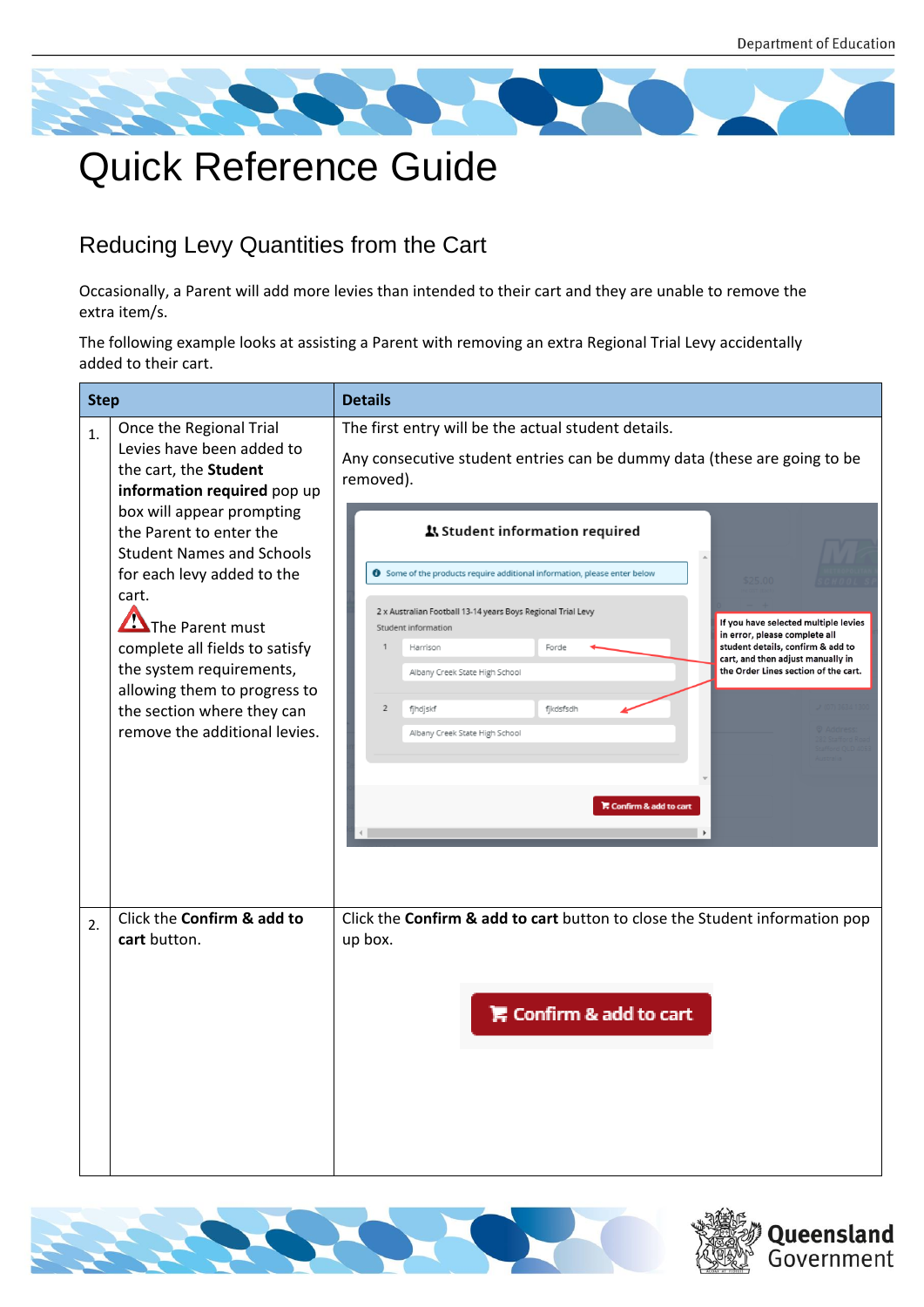

| <b>Step</b> |                             | <b>Details</b>                                                                                                                                                                                                                                                 |  |  |  |
|-------------|-----------------------------|----------------------------------------------------------------------------------------------------------------------------------------------------------------------------------------------------------------------------------------------------------------|--|--|--|
| 3.          | Update the Levy Quantity.   | Scroll down to the section called Order lines. This is where the levy and<br>student information can be seen.                                                                                                                                                  |  |  |  |
|             |                             | Adjust the quantity using the minus '-', button to the right of the levy<br>quantity to decrease the number of levies, until the correct quantity<br>appears.                                                                                                  |  |  |  |
|             |                             | <b>C</b> Order Lines                                                                                                                                                                                                                                           |  |  |  |
|             |                             | Product<br>Qty<br>Price (inc GST) Total (inc GST)<br>Australian Football 13-14 years Boys<br>\$25.00<br>\$50.00<br><b>Regional Trial Levy</b><br>Code: MNRRT002<br>Ø Update<br><b>O</b> Remove<br>Harrison Forde<br>٥<br><b>Albany Creek State High School</b> |  |  |  |
|             |                             | 2 JHFDSJHAF DJDBGJ<br>۰<br><b>Albany Creek State High School</b><br>$\angle$ Edit                                                                                                                                                                              |  |  |  |
| 4.          | Click on the Update button. | Click the Update button. The update button and other details of the levy<br>appear to be greyed out on screen, but this is how the screen appears when<br>it is in editor mode.                                                                                |  |  |  |
|             |                             | <b>C</b> Order Lines                                                                                                                                                                                                                                           |  |  |  |
|             |                             | Product<br>Qty<br>Price (Inc GST) Total (Inc GST)                                                                                                                                                                                                              |  |  |  |
|             |                             | Australian Football 13-14 years Boys<br>\$25.00<br>\$50.00<br>Regional Trial Levy<br>Code: MNRRT002<br><b>O</b> Remove<br><b>1</b> Harrison Forde<br>۰<br>Albany Creek State High School<br>2 JHFDSJHAF DJDBGJ<br>٥<br>Albany Creek State High School          |  |  |  |
|             |                             | $\blacktriangleright$ Edit                                                                                                                                                                                                                                     |  |  |  |
|             |                             |                                                                                                                                                                                                                                                                |  |  |  |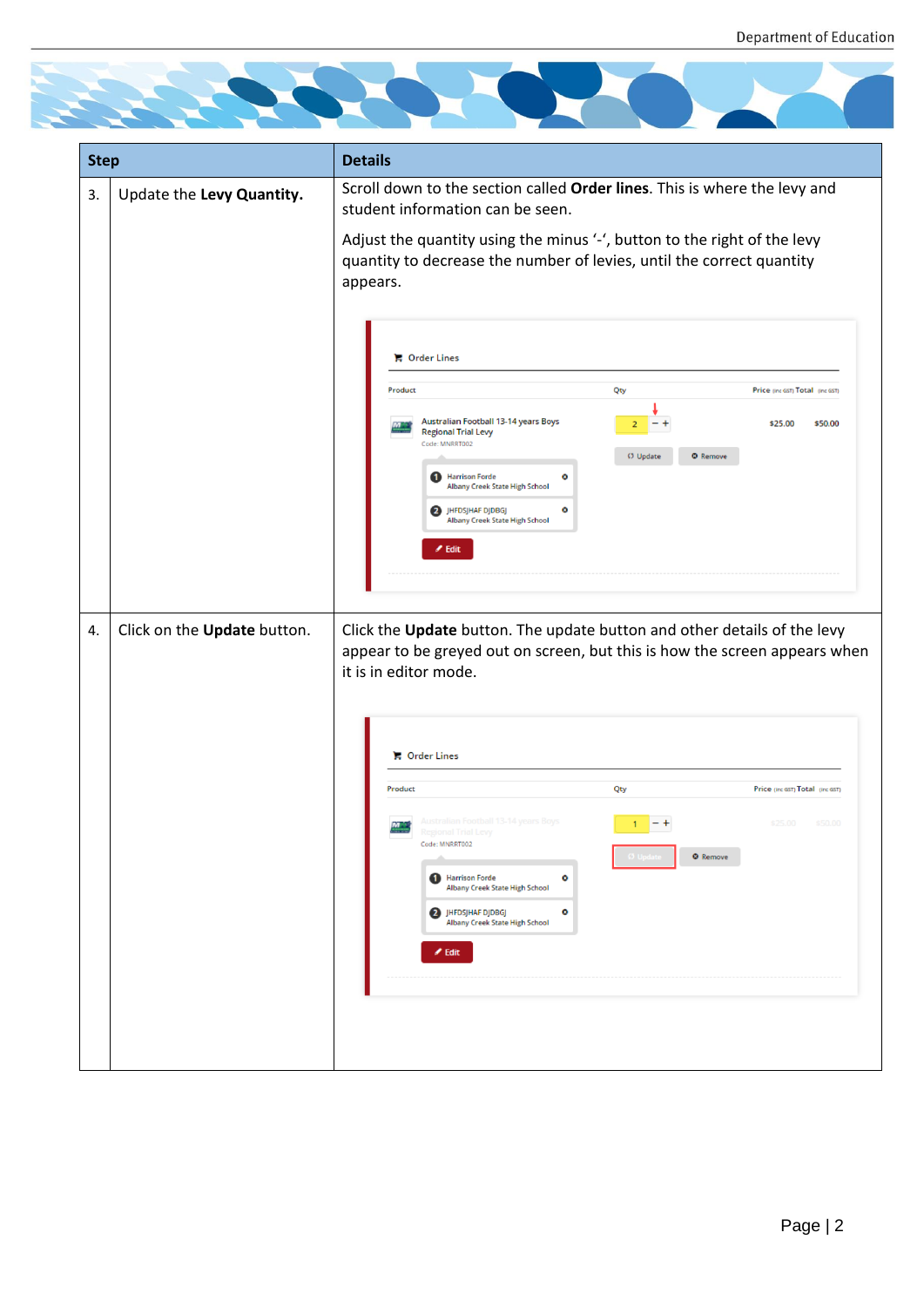

| <b>Step</b> |                                                                                                                                       | <b>Details</b>                                                                                                                                                                                                                                                                            |  |  |
|-------------|---------------------------------------------------------------------------------------------------------------------------------------|-------------------------------------------------------------------------------------------------------------------------------------------------------------------------------------------------------------------------------------------------------------------------------------------|--|--|
| 5.          | Click on the Update button.                                                                                                           | Click the Update button again to apply the changes.<br>The screen will refresh and the Student Information Required pop up box<br>will display again, but this time with only the first student.                                                                                          |  |  |
|             |                                                                                                                                       | ደ Student information required<br><b>O</b> Some of the products require additional information, please enter below<br>1 x Australian Football 13-14 years Boys Regional Trial Levy<br>Student information<br>Forde<br>Harrison<br>Albany Creek State High School<br>Confirm & add to cart |  |  |
| 6.          | Click the Confirm & add to<br>cart button.                                                                                            | Click the Confirm & add to cart button to close the Student information<br>pop up box.<br>Confirm & add to cart                                                                                                                                                                           |  |  |
| 7.          | <b>■ Order Lines</b>                                                                                                                  | The Order Lines section has been updated and now appears with the correct number of levies, correct<br>charges and correct student information. The Parent can now progress with the purchase.                                                                                            |  |  |
|             | Product                                                                                                                               | Price (inc GST) Total (inc GST)<br>Qty                                                                                                                                                                                                                                                    |  |  |
|             | Australian Football 13-14 years Boys<br><b>Regional Trial Levy</b><br>Code: MNRRT002<br><b>B</b> Harrison Forde<br>$\mathscr{I}$ Edit | \$25.00<br>\$25.00<br>1<br>C) Update<br><b>O</b> Remove<br>۰<br>Albany Creek State High School                                                                                                                                                                                            |  |  |